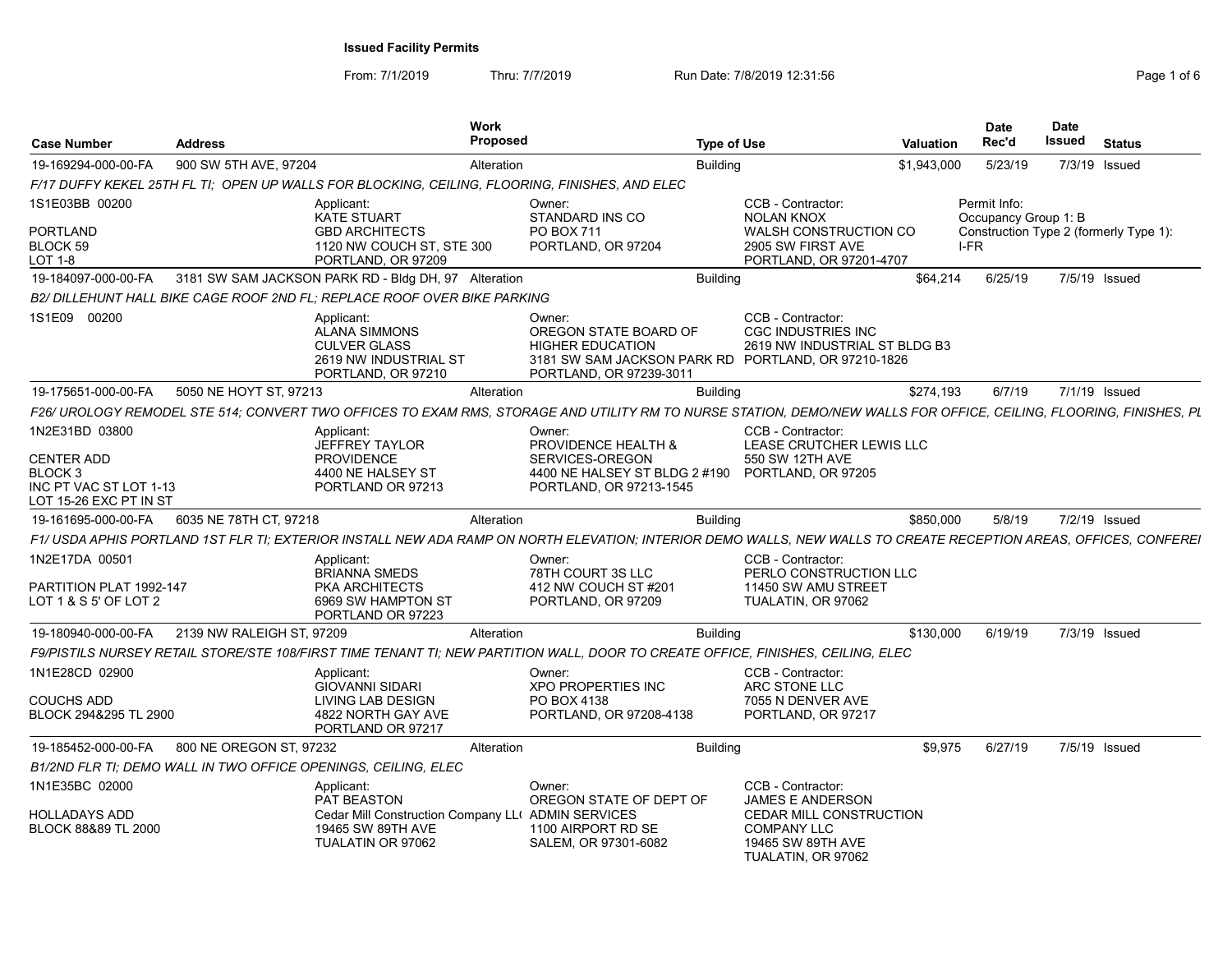| <b>Case Number</b>                                                                    | <b>Address</b>                                                           | Work<br>Proposed                                                                                                                                                  |                                                                                                                      | <b>Type of Use</b> |                                                                                                                                         | <b>Valuation</b> | Date<br>Rec'd                          | <b>Date</b><br>Issued | <b>Status</b>                              |
|---------------------------------------------------------------------------------------|--------------------------------------------------------------------------|-------------------------------------------------------------------------------------------------------------------------------------------------------------------|----------------------------------------------------------------------------------------------------------------------|--------------------|-----------------------------------------------------------------------------------------------------------------------------------------|------------------|----------------------------------------|-----------------------|--------------------------------------------|
| 19-114317-REV-02-FA                                                                   | 1969 NW JOHNSON ST, 97209                                                | Alteration                                                                                                                                                        |                                                                                                                      | <b>Building</b>    |                                                                                                                                         | \$.              | 6/28/19                                |                       | 7/3/19 Issued                              |
|                                                                                       |                                                                          | F10/ MEDALLION APARTMENTS ALL FLRS TI; REVISION TO ADD VPI ANCHOR DETAIL AND REMOVE VPI WINDOWS FROM DEFERRED SUBMITTAL LIST                                      |                                                                                                                      |                    |                                                                                                                                         |                  |                                        |                       |                                            |
| 1N1E33AC 10700<br><b>COUCHS ADD</b><br>BLOCK 270<br>W 10' OF LOT 9<br>LOT 12&13&17&18 |                                                                          | Applicant:<br><b>KRISTIN SOLOMON</b><br><b>HOLST ARCHITECTURE</b><br>110 SE 8TH ST<br>PORTLAND OR 97214                                                           | Owner:<br>HOUSING AUTHORITY OF<br><b>PORTLAND</b><br>135 SW ASH ST #500<br>PORTLAND, OR 97204-3540                   |                    | CCB - Contractor:<br><b>TOM MITCHELL</b><br><b>WALSH CONSTRUCTION CO</b><br><b>OREGON</b><br>2905 SW 1ST AVE<br>PORTLAND, OR 97201-4705 |                  |                                        |                       |                                            |
| 18-233442-REV-01-FA                                                                   | 2334 NE 57TH AVE, 97213                                                  | Alteration                                                                                                                                                        |                                                                                                                      | <b>Building</b>    |                                                                                                                                         | \$               | 5/29/19                                |                       | 7/5/19 Issued                              |
|                                                                                       |                                                                          | F29/ ROSE CITY PARK ES ELEVATOR TI; REVISION, CHANGE OF ENGINEER ON PROJECT, UPDATED PLANS AND CALCULATIONS WITH NEW ENGINEER & NEW STRUCTURAL DETAILS, INSTALL S |                                                                                                                      |                    |                                                                                                                                         |                  |                                        |                       |                                            |
| 1N2E30DA 06300<br><b>SYNDICATE ADD</b><br>BLOCK 9&12 TL 6300                          |                                                                          | Applicant:<br>NICHOLAS SUKKAU<br>PORTLAND PUBLIC SCHOOLS<br>501 N DIXON ST<br>PORTLAND OR 97227                                                                   | Owner:<br>SCHOOL DISTRICT NO 1<br>PO BOX 3107<br>PORTLAND, OR 97208-3107                                             |                    | CCB - Contractor:<br>FORTIS CONSTRUCTION INC<br>1705 SW TAYLOR ST SUITE 200<br>PORTLAND, OR 97205                                       |                  |                                        |                       |                                            |
| 19-159219-000-00-FA                                                                   | 3181 SW SAM JACKSON PARK RD, 97239                                       | Alteration                                                                                                                                                        |                                                                                                                      | Electrical         |                                                                                                                                         | \$               | 5/2/19                                 | 7/2/19 Final          |                                            |
|                                                                                       | power / data- MULTNOMAH PAVILLION/4TH FLR TI                             |                                                                                                                                                                   |                                                                                                                      |                    |                                                                                                                                         |                  |                                        |                       |                                            |
| 1S1E09 00500<br>SECTION 09 1S 1E<br>TL 500 7.41 ACRES                                 |                                                                          | Applicant:<br>COCHRAN INC. dba BROADWAY<br><b>ELECTRIC</b><br>7550 SW TECH CENTER DR STE<br>220<br>TIGARD OR 97223-8061                                           | Owner:<br>OREGON STATE BOARD OF<br><b>HIGHER EDUCATION</b><br>3181 SW SAM JACKSON PARK RD<br>PORTLAND, OR 97239-3011 |                    |                                                                                                                                         |                  | Permit Info:<br>Occupancy Group 1: B   |                       | Construction Type 2 (formerly Type 1): I-B |
| 19-187298-000-00-FA                                                                   | 621 SW MORRISON ST, 97205                                                | Alteration                                                                                                                                                        |                                                                                                                      | Electrical         |                                                                                                                                         | \$               | 7/2/19                                 |                       | 7/2/19 Under Inspection                    |
|                                                                                       |                                                                          | power - EMERGE LAW FIRM SUITE 900 TI; DEMO WALLS, NEW WALLS TO CREATE OFFICES, BREAK ROOM, CEILING, FLOORING, FINISHES, PLUMB & ELEC                              |                                                                                                                      |                    |                                                                                                                                         |                  |                                        |                       |                                            |
| 1S1E03BB 01800                                                                        |                                                                          | Applicant:<br>ELECTRICAL CONCEPTS LLC<br>4676 COMMERICAL ST SE, PMB<br>205<br><b>SALEM, OR 97302</b>                                                              | Owner:<br><b>LVA4 PORTLAND ABB LLC</b><br>712 MAIN ST STE 2500<br>HOUSTON, TX 77002-3243                             |                    |                                                                                                                                         |                  |                                        |                       |                                            |
| 19-187066-000-00-FA                                                                   |                                                                          | 3181 SW SAM JACKSON PARK RD - Bldg OPC, 9 Alteration                                                                                                              |                                                                                                                      | Electrical         |                                                                                                                                         | \$               | 7/1/19                                 |                       | 7/1/19 Issued                              |
|                                                                                       | power / data - Install receptacle and data for a BAS work station in SJH |                                                                                                                                                                   |                                                                                                                      |                    |                                                                                                                                         |                  |                                        |                       |                                            |
| 1S1E09 00200                                                                          |                                                                          | Applicant:<br>DYNALECTRIC CO.<br>5711 SW HOOD AVE.<br>PORTLAND OR 97239-3716                                                                                      | Owner:<br>OREGON STATE BOARD OF<br><b>HIGHER EDUCATION</b><br>3181 SW SAM JACKSON PARK RD<br>PORTLAND, OR 97239-3011 |                    |                                                                                                                                         |                  | Permit Info:<br>Occupancy Group 1: I-2 |                       | Construction Type 2 (formerly Type 1): I-A |
| 19-186672-000-00-FA                                                                   |                                                                          | 3310 SW US VETERANS HOSPITAL RD, 97201<br>Alteration                                                                                                              |                                                                                                                      | Electrical         |                                                                                                                                         | \$               | 7/1/19                                 | 7/1/19 Final          |                                            |
|                                                                                       |                                                                          | power - Physical Plant Lighting upgrade - Replace existing fluorescent 2x4 lights with new LED lights and Install on dimmer. Rm # 233, and adjacent offices       |                                                                                                                      |                    |                                                                                                                                         |                  |                                        |                       |                                            |
| 1S1E09 00200                                                                          |                                                                          | Applicant:<br>DYNALECTRIC CO.<br>5711 SW HOOD AVE.<br>PORTLAND OR 97239-3716                                                                                      | Owner:<br>OREGON STATE BOARD OF<br><b>HIGHER EDUCATION</b><br>3181 SW SAM JACKSON PARK RD<br>PORTLAND, OR 97239-3011 |                    |                                                                                                                                         |                  | Permit Info:<br>Occupancy Group 1: B   |                       | Construction Type 2 (formerly Type 1): V-B |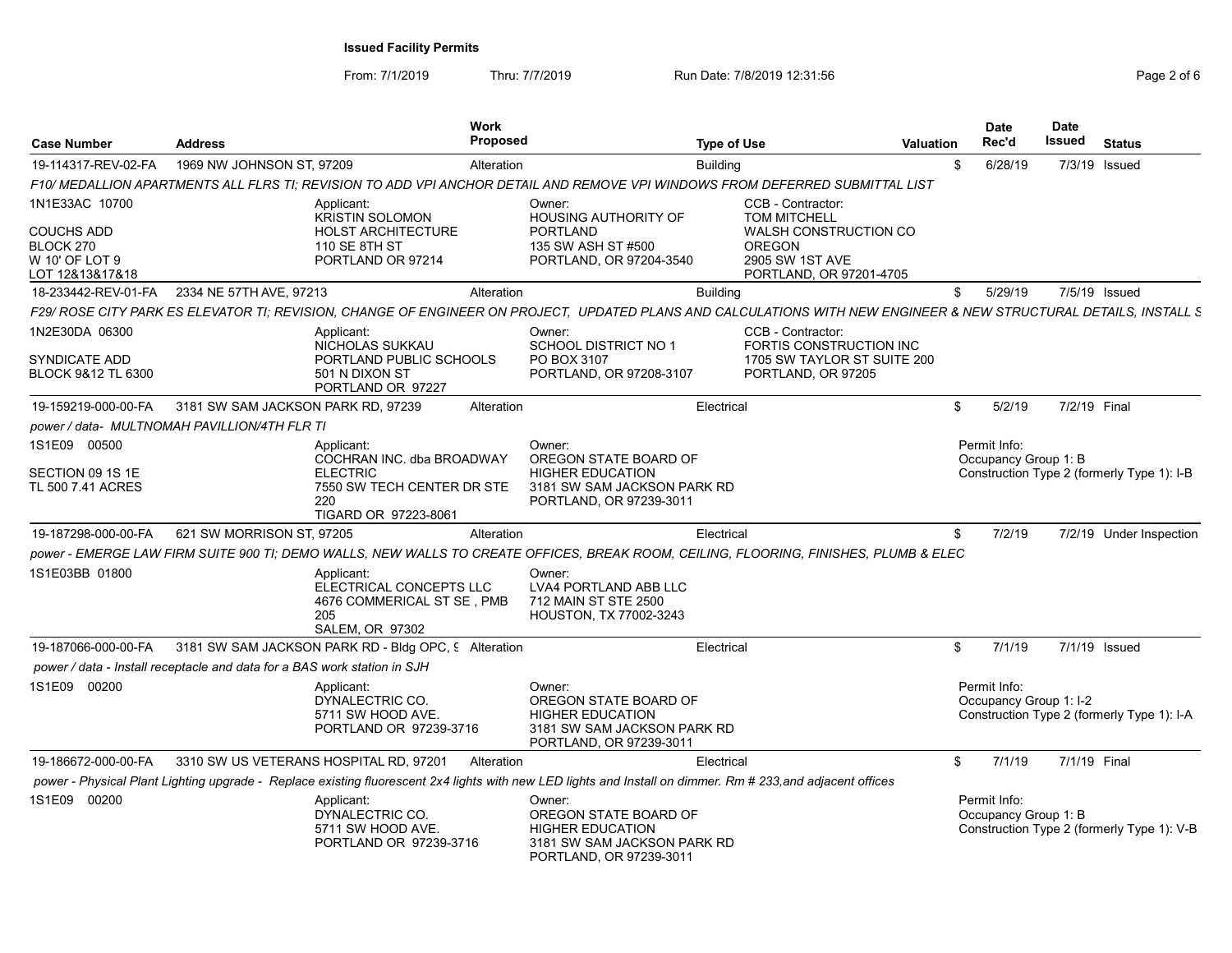| <b>Case Number</b>                                                | <b>Address</b>                                                                                                                 |                                                                                                                   | <b>Work</b><br><b>Proposed</b> |                                                                                                            | <b>Type of Use</b>                                                                                               | Valuation | <b>Date</b><br>Rec'd                             | <b>Date</b><br>Issued | <b>Status</b>                               |
|-------------------------------------------------------------------|--------------------------------------------------------------------------------------------------------------------------------|-------------------------------------------------------------------------------------------------------------------|--------------------------------|------------------------------------------------------------------------------------------------------------|------------------------------------------------------------------------------------------------------------------|-----------|--------------------------------------------------|-----------------------|---------------------------------------------|
| 19-186655-000-00-FA                                               | 2611 SW 3RD AVE, 97201                                                                                                         |                                                                                                                   | Alteration                     |                                                                                                            | Electrical                                                                                                       | \$        | 7/1/19                                           |                       | 7/1/19 Issued                               |
| fire alarm - Add fire strobe in rm # 320F                         |                                                                                                                                |                                                                                                                   |                                |                                                                                                            |                                                                                                                  |           |                                                  |                       |                                             |
| 1S1E10BB 01100                                                    |                                                                                                                                | Applicant:                                                                                                        |                                | Owner:                                                                                                     |                                                                                                                  |           |                                                  |                       |                                             |
| SOUTH AUDITORIUM ADD<br>INC PT VAC ST-S 200' OF BLOCK E           |                                                                                                                                | DYNALECTRIC CO.<br>5711 SW HOOD AVE.<br>PORTLAND OR 97239-3716                                                    |                                | OREGON STATE BOARD OF<br><b>HIGHER EDUCATION</b><br>3181 SW SAM JACKSON PARK RD<br>PORTLAND, OR 97239-3011 |                                                                                                                  |           |                                                  |                       |                                             |
| 19-186635-000-00-FA                                               | 10305 E BURNSIDE ST, 97220                                                                                                     |                                                                                                                   | Alteration                     |                                                                                                            | Electrical                                                                                                       | \$        | 7/1/19                                           |                       | 7/1/19 Issued                               |
|                                                                   |                                                                                                                                |                                                                                                                   |                                | power - B451 GCC RES BLDG P78 CP09 2018.37 TI/ INSTALL ATS & GENERATOR LOAD DOCKING STATION, ELEC          |                                                                                                                  |           |                                                  |                       |                                             |
| 1N2E34CB 13100                                                    |                                                                                                                                | Applicant:<br>CHRISTENSON ELECTRIC INC.<br>17201 NE SACRAMENTO ST<br>PORTLAND OR 97230-5941                       |                                | Owner:<br>MULTNOMAH COUNTY<br>401 N DIXON ST<br>PORTLAND, OR 97227-1865                                    |                                                                                                                  |           |                                                  |                       |                                             |
| 18-259088-000-00-FA                                               | 900 N COLUMBIA BLVD, 97217                                                                                                     |                                                                                                                   | Alteration                     |                                                                                                            | Electrical                                                                                                       | \$        | 10/29/18                                         |                       | 7/1/19 Under Inspection                     |
|                                                                   | power - PICKLE FACTORY: 1ST & 2ND FLOOR TI                                                                                     |                                                                                                                   |                                |                                                                                                            |                                                                                                                  |           |                                                  |                       |                                             |
| 1N1E10CA 01700                                                    |                                                                                                                                | Applicant:                                                                                                        |                                | Owner:                                                                                                     |                                                                                                                  |           |                                                  |                       |                                             |
| SECTION 10 1N 1E<br>TL 1700 5.34 ACRES<br><b>MACH &amp; EQUIP</b> | LAND & IMPS SEE R314862 (R941100092) FOR<br>MACH & EQUIP & R663837 (R941100094) FOR<br>MACH & EQUIP & R663769 (R941100095) FOR | PORTLAND INDUSTRIAL<br><b>SERVICES INC</b>                                                                        |                                | PICKLE FACTORY LLC<br>412 NW COUCH ST #220<br>PORTLAND, OR 97209                                           |                                                                                                                  |           |                                                  |                       |                                             |
| 19-187891-000-00-FA                                               | 1233 NW 12TH AVE, 97209                                                                                                        |                                                                                                                   | Alteration                     |                                                                                                            | Electrical                                                                                                       | \$        | 7/2/19                                           |                       | 7/2/19 Issued                               |
|                                                                   |                                                                                                                                |                                                                                                                   |                                |                                                                                                            | data - AKAMAI/1ST FLOOR; RECONFIGURED HOPWORKS, ELIPTIC, BREAKSIDE CONFERENCE ROOMS, CASEWORK, FINISHES, CEILING |           |                                                  |                       |                                             |
| 1N1E33AA 01700<br><b>COUCHS ADD</b><br>BLOCK 215<br>LOT 1-8       |                                                                                                                                | Applicant:<br>APPLIED TECHNICAL SYSTEMS<br>INC.<br>7015 SW McEWAN RD<br>LAKE OSWEGO OR 97035-7830                 |                                | Owner:<br>12TH & NORTHRUP LLC<br>1215 4TH AVE #600<br>SEATTLE, WA 98161-1084                               |                                                                                                                  |           |                                                  |                       |                                             |
| 18-273589-000-00-FA                                               | 818 SW BROADWAY, 97205                                                                                                         |                                                                                                                   | Alteration                     |                                                                                                            | Electrical                                                                                                       | \$        | 12/4/18                                          | 7/2/19 Final          |                                             |
| power - level 1- LOBBY REMODEL                                    |                                                                                                                                |                                                                                                                   |                                |                                                                                                            |                                                                                                                  |           |                                                  |                       |                                             |
| 1S1E03BB 02000                                                    |                                                                                                                                | Applicant:<br>CAPITOL ELECTRIC CO INC.                                                                            |                                | Owner:<br><b>JACKSON TOWER PARTNERS LLC</b>                                                                |                                                                                                                  |           | Permit Info:<br>Occupancy Group 1: B Bank, Off., |                       |                                             |
| <b>PORTLAND</b><br>BLOCK 180<br>LOT 7&8                           |                                                                                                                                | <b>11401 NE MARX ST.</b><br>PORTLAND OR 97220-1041                                                                |                                | 2447 PACIFIC COAST HWY #105<br>HERMOSA BEACH, CA 90254                                                     |                                                                                                                  |           | Med.Off., Pub.Bldg.                              |                       | Construction Type 2 (formerly Type 1): II-A |
| 19-168983-000-00-FA                                               | 3203 SE WOODSTOCK BLVD, 97202                                                                                                  |                                                                                                                   | Alteration                     |                                                                                                            | Electrical                                                                                                       | \$        | 5/23/19                                          |                       | 7/3/19 Under Inspection                     |
|                                                                   |                                                                                                                                | power /fire / data - PSYCHOLOGY BUILDING/ MULTIPURPOSE RM/ /STE 102 & 103 TI                                      |                                |                                                                                                            |                                                                                                                  |           |                                                  |                       |                                             |
| 1S1E13 00100                                                      |                                                                                                                                | Applicant:                                                                                                        |                                | Owner:                                                                                                     |                                                                                                                  |           | Permit Info:                                     |                       |                                             |
| SECTION 13 1S 1E<br>TL 100 103.39 ACRES                           |                                                                                                                                | OREGON ELECTRIC<br>CONSTRUCTION INC. /DBA<br>OREGON ELECTRIC GROUP.<br>1709 SE 3RD AVE.<br>PORTLAND OR 97214-4547 |                                | THE REED INSTITUTE<br>3203 SE WOODSTOCK BLVD<br>PORTLAND, OR 97202-8138                                    |                                                                                                                  |           | Occupancy Group 1: B                             |                       | Construction Type 2 (formerly Type 1): II-B |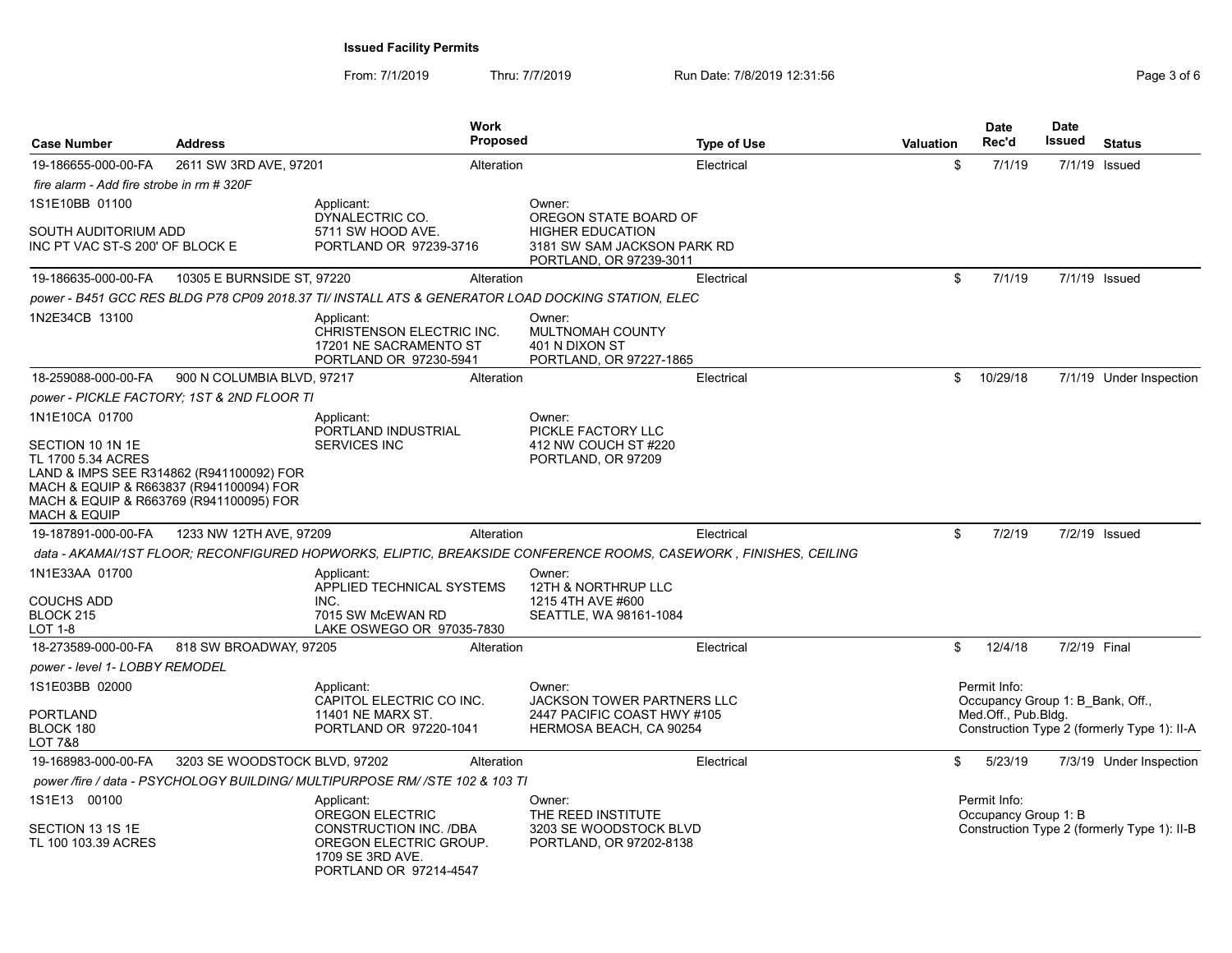| <b>Case Number</b>                                                            | <b>Address</b>               | <b>Work</b><br><b>Proposed</b>                                                                                                                                       |                                                                                                                      | <b>Type of Use</b>     |                                                               | <b>Valuation</b> | <b>Date</b><br>Rec'd                    | <b>Date</b><br>Issued | <b>Status</b>                               |
|-------------------------------------------------------------------------------|------------------------------|----------------------------------------------------------------------------------------------------------------------------------------------------------------------|----------------------------------------------------------------------------------------------------------------------|------------------------|---------------------------------------------------------------|------------------|-----------------------------------------|-----------------------|---------------------------------------------|
| 19-186560-000-00-FA                                                           | 6850 N LOMBARD ST, 97203     | Alteration                                                                                                                                                           |                                                                                                                      | Electrical             |                                                               | \$               | 7/1/19                                  |                       | 7/1/19 Issued                               |
|                                                                               |                              | power air curtain - GROCERY PICK UP TI: NEW ALCOVE STAGING AREA: NEW PARKING SPACES: NEW FENCE AND EXIT GATE:REACH IN COOLERS AND FREEZERS. FINISHES. PLUMB AND ELEC |                                                                                                                      |                        |                                                               |                  |                                         |                       |                                             |
| 1N1E07B 00300                                                                 |                              | Applicant:<br>STONER ELECTRIC, INC.                                                                                                                                  | Owner:<br>FRED MEYER STORES INC                                                                                      |                        |                                                               |                  | Permit Info:<br>Occupancy Group 1: M    |                       |                                             |
| <b>HEPPNER ADD</b><br>BLOCK 1&3&4 TL 300                                      |                              | 1904 SE OCHOCO ST.<br>MILWAUKIE OR 97222-7315                                                                                                                        | 1014 VINE ST 7TH FL<br>CINCINNATI, OH 45202-1141                                                                     |                        |                                                               |                  | $III-1HR$                               |                       | Construction Type 2 (formerly Type 1):      |
| 19-176115-000-00-FA                                                           | 805 SW BROADWAY, 97205       | Alteration                                                                                                                                                           |                                                                                                                      | Electrical             |                                                               | \$               | 6/10/19                                 |                       | 7/3/19 Issued                               |
|                                                                               |                              | COLUMBIA BANK 1ST & 2ND FLR TI; NEW WALLS TO CREATE 1ST FL IT ROOM; 2ND FL NEW WALLS TO CREATE OFFICES, CONFERENCE ROOMS, COPY ROOM, STORAGE, BREAK ROOM, RESTR      |                                                                                                                      |                        |                                                               |                  |                                         |                       |                                             |
| 1S1E03BB 04400                                                                |                              | Applicant:<br>DYNALECTRIC CO.                                                                                                                                        | Owner:<br>FOX TOWER LLC                                                                                              |                        | CCB - Contractor:<br><b>JOHN MIERAS</b>                       |                  | Permit Info:<br>Occupancy Group 1: B    |                       |                                             |
| <b>PORTLAND</b><br>BLOCK 210<br>LOT 1-8                                       |                              | 5711 SW HOOD AVE.<br>PORTLAND OR 97239-3716                                                                                                                          | 760 SW 9TH AVE #2250<br>PORTLAND, OR 97205-2584                                                                      |                        | DYNALECTRIC COMPANY<br>5711 SW HOOD AVE<br>PORTLAND, OR 97239 |                  |                                         |                       | Construction Type 2 (formerly Type 1): I-A  |
| 19-186927-000-00-FA                                                           | 5060 N GREELEY AVE, 97217    | Alteration                                                                                                                                                           |                                                                                                                      | <b>Fire Alarms</b>     |                                                               | \$14,291         | 7/1/19                                  |                       | 7/1/19 Issued                               |
| Add/relocate duct detectors and notification devices on 3 floors and roof.    |                              |                                                                                                                                                                      |                                                                                                                      |                        |                                                               |                  |                                         |                       |                                             |
| 1N1E21BA 10307                                                                |                              | Applicant:<br><b>DAN LOCH</b>                                                                                                                                        | Owner:<br>ADIDAS VILLAGE CORPORATION                                                                                 |                        |                                                               |                  | Permit Info:                            |                       | Occupancy Group 1: F-1 Industrial Plant -   |
| MADRONA BLUFF<br>INC PT VAC ST LOT 6 EXC PT IN STS<br>EXC PT IN ST            |                              | NORTHWEST FIRE SUPPRESSION 5055 N GREELEY AVE<br>1800 NW 169TH PLACE C600<br>INC PT VAC ST LOT 7 & INC PT VAC ST LOT 8 BEAVERTON, OR 97006                           | PORTLAND, OR 97217-3524                                                                                              |                        |                                                               |                  | Factory, Mod.Hazard                     |                       | Construction Type 2 (formerly Type 1): II-A |
| 19-186974-000-00-FA                                                           | 11540 NE INVERNESS DR, 97220 | Alteration                                                                                                                                                           |                                                                                                                      | <b>Fire Alarms</b>     |                                                               | \$80,062         | 7/1/19                                  |                       | 7/1/19 Issued                               |
|                                                                               |                              | Replace existing AM-2020 panel with a new NFS2-3030 panel. All devices to remain.                                                                                    |                                                                                                                      |                        |                                                               |                  |                                         |                       |                                             |
| 1N2E15D 01600A1                                                               |                              | Applicant:<br><b>DAN LOCH</b>                                                                                                                                        | Owner:<br><b>BANK OF AMERICA OREGON</b>                                                                              |                        |                                                               |                  | Permit Info:<br>Occupancy Group 1: 11.1 |                       |                                             |
| SECTION 15 1N 2E<br>TL 1600<br>IMPS ONLY SEE R317158 (R942150470) FOR<br>LAND |                              | NORTHWEST FIRE SUPPRESSION 401 N DIXON ST<br>1800 NW 169TH PLACE C600<br>BEAVERTON, OR 97006                                                                         | PORTLAND, OR 97227-1865                                                                                              |                        |                                                               |                  | I-FR                                    |                       | Construction Type 2 (formerly Type 1):      |
| 19-187852-000-00-FA                                                           |                              | 3181 SW SAM JACKSON PARK RD - Bldg MRB, 9 Alteration                                                                                                                 |                                                                                                                      | <b>Fire Sprinklers</b> |                                                               | \$7,888          | 7/2/19                                  |                       | 7/2/19 Issued                               |
|                                                                               |                              | STE 703 - ALTERATIONS TO THE FIRE SPRINKLER SYSTEM - 3 DEVICES                                                                                                       |                                                                                                                      |                        |                                                               |                  |                                         |                       |                                             |
| 1S1E09 00200                                                                  |                              | Applicant:<br><b>Western States Fire Protection</b><br>Company<br>17500 SW 65th Ave.<br>Lake Oswego, OR 97035                                                        | Owner:<br>OREGON STATE BOARD OF<br><b>HIGHER EDUCATION</b><br>3181 SW SAM JACKSON PARK RD<br>PORTLAND, OR 97239-3011 |                        |                                                               |                  | Permit Info:<br>Occupancy Group 1: I-2  |                       | Construction Type 2 (formerly Type 1): I-A  |
| 19-187354-000-00-FA                                                           | 1645 NW 21ST AVE, 97209      | Alteration                                                                                                                                                           |                                                                                                                      | <b>Fire Sprinklers</b> |                                                               | \$1              | 7/2/19                                  |                       | 7/2/19 Issued                               |
|                                                                               |                              | RESTAURANT SUITE 110 - ADD AND MODIFY SPRINKLERS (9) FOR NEW RESTAURANT BUILDOUT OF SHELL SPACE.                                                                     |                                                                                                                      |                        |                                                               |                  |                                         |                       |                                             |
| 1N1E28CD 02900                                                                |                              | Applicant:<br><b>UWE PARTH</b><br><b>BASIC FIRE PROTECTION</b><br>8135 NE MARTIN LUTHER KING JR PORTLAND, OR 97208-4138<br><b>BLVD</b><br>PORTLAND, OR 97211         | Owner:<br>XPO PROPERTIES INC<br>PO BOX 4138                                                                          |                        |                                                               |                  |                                         |                       |                                             |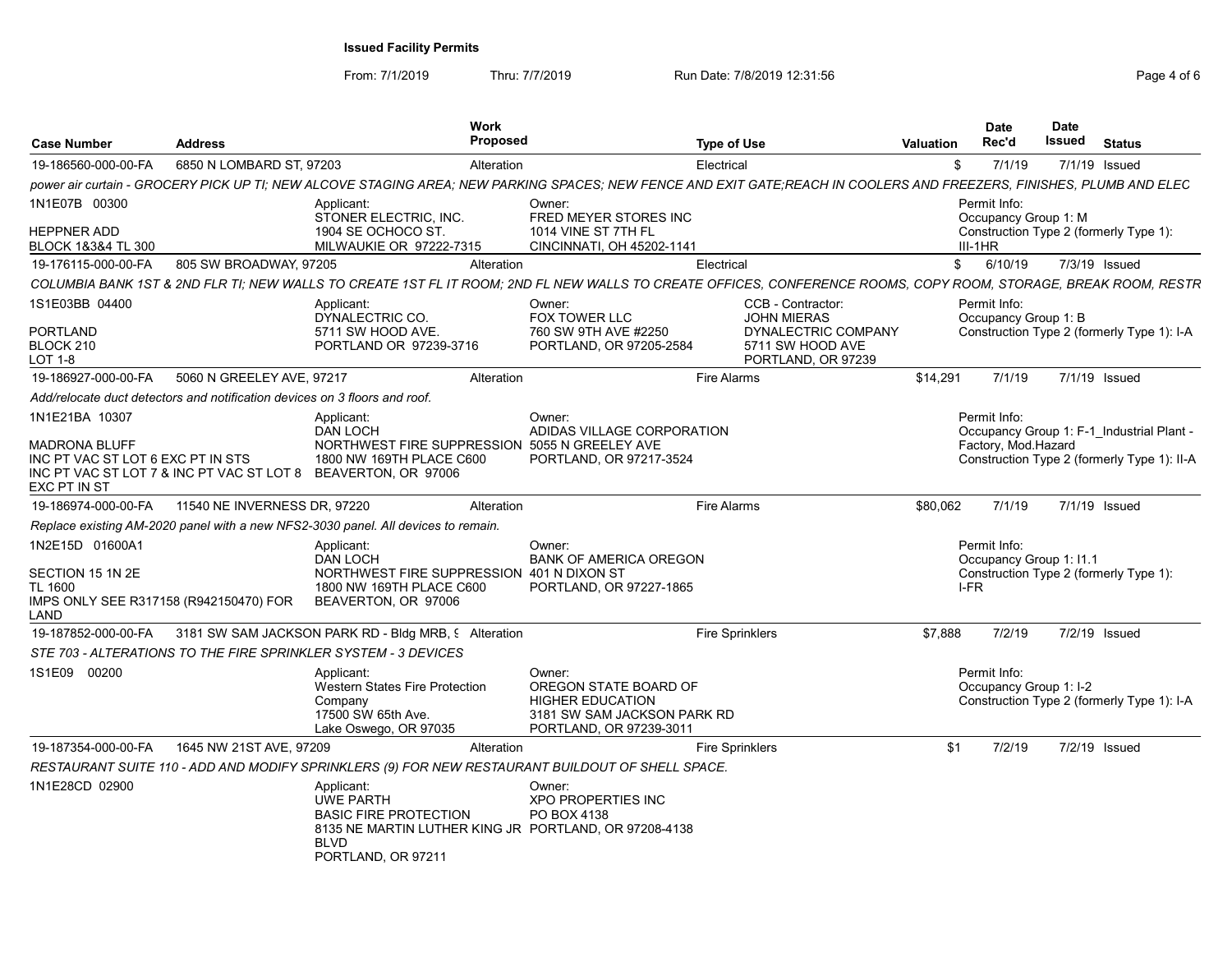| <b>Case Number</b>                                                                  | <b>Address</b>                                             | <b>Work</b><br><b>Proposed</b>                                                                                                                          |                                                                                                        | <b>Type of Use</b> |                                                                                                     | Valuation | <b>Date</b><br>Rec'd                                                    | <b>Date</b><br>Issued | <b>Status</b>                                |
|-------------------------------------------------------------------------------------|------------------------------------------------------------|---------------------------------------------------------------------------------------------------------------------------------------------------------|--------------------------------------------------------------------------------------------------------|--------------------|-----------------------------------------------------------------------------------------------------|-----------|-------------------------------------------------------------------------|-----------------------|----------------------------------------------|
| 19-186868-000-00-FA                                                                 | 10101 SE MAIN ST - Unit LL-1, 97216                        | Alteration                                                                                                                                              |                                                                                                        |                    | <b>Fire Sprinklers</b>                                                                              | \$1       | 7/1/19                                                                  |                       | 7/1/19 Issued                                |
|                                                                                     | Add/relocate 9 fire sprinkler heads for pharmacy TI.       |                                                                                                                                                         |                                                                                                        |                    |                                                                                                     |           |                                                                         |                       |                                              |
| 1S2E04A 90006<br>PORTLAND ADVENTIST MEDICAL PLAZA<br><b>CONDOMINIUM</b><br>LOT LL-1 |                                                            | Applicant:<br><b>ALEX WEBB</b><br><b>WESTERN STATES FIRE</b><br><b>PROTECTION</b><br>17500 SW 65TH AVE<br>LAKE OSWEGO, OR 97035                         | Owner:<br>PORTLAND ADVENTIST MEDICAL<br><b>CENTER</b><br>10123 SE MARKET ST<br>PORTLAND, OR 97216-2532 |                    |                                                                                                     |           | Permit Info:<br>Occupancy Group 1: B                                    |                       | Construction Type 2 (formerly Type 1): II-B  |
| 19-187345-000-00-FA                                                                 | 222 SW COLUMBIA ST, 97201                                  | Alteration                                                                                                                                              |                                                                                                        |                    | <b>Fire Sprinklers</b>                                                                              | \$1       | 7/2/19                                                                  |                       | 7/2/19 Issued                                |
|                                                                                     |                                                            | KOIN TOWER SUITE 1650 - IN AREA OF WORK RELOCATE (5) SSP AND PLUG (1).                                                                                  |                                                                                                        |                    |                                                                                                     |           |                                                                         |                       |                                              |
| 1S1E03BC 03100<br><b>PORTLAND</b><br>BLOCK 130&131 TL 3100                          |                                                            | Applicant:<br><b>UWE PARTH</b><br><b>BASIC FIRE PROTECTION</b><br>8135 NE MARTIN LUTHER KING JR PORTLAND, OR 97201<br><b>BLVD</b><br>PORTLAND, OR 97211 | Owner:<br><b>KC VENTURE LLC</b><br>222 SW COLUMBIA ST #700                                             |                    |                                                                                                     |           |                                                                         |                       |                                              |
| 19-188356-000-00-FA                                                                 | 1615 SE 2ND AVE, 97214                                     | Alteration                                                                                                                                              |                                                                                                        |                    | <b>Fire Sprinklers</b>                                                                              | \$1       | 7/3/19                                                                  |                       | 7/3/19 Issued                                |
|                                                                                     | STE 102 - ADD PENDENT SRINKLERS IN NEW OFFICE - 26 DEVICES |                                                                                                                                                         |                                                                                                        |                    |                                                                                                     |           |                                                                         |                       |                                              |
| 1S1E03DA 01800                                                                      |                                                            | Applicant:<br><b>DEVIN GANZ</b><br><b>VIKING SPRINKLER</b><br>3245 NW FRONT AVE<br>PORTLAND, OR 97210                                                   | Owner:<br>120 CLAY DEVELOPMENT LLC<br>101 E 6TH ST #350<br>VANCOUVER, WA 98660                         |                    |                                                                                                     |           | Permit Info:<br>Occupancy Group 1: B Bank, Off.,<br>Med.Off., Pub.Bldg. |                       | Construction Type 2 (formerly Type 1): III-B |
| 19-188142-000-00-FA                                                                 | 1300 SW 5TH AVE, 97201                                     | Alteration                                                                                                                                              |                                                                                                        |                    | <b>Fire Sprinklers</b>                                                                              | \$12,125  | 7/3/19                                                                  |                       | 7/3/19 Issued                                |
|                                                                                     | Add/relocate 128 fire sprinklers to upright coverage.      |                                                                                                                                                         |                                                                                                        |                    |                                                                                                     |           |                                                                         |                       |                                              |
| 1S1E03BC 01800<br><b>PORTLAND</b><br><b>BLOCK 148 TL 1800</b>                       |                                                            | Applicant:<br><b>JOSEPH PLATTNER</b><br>PATRIOT FIRE PROTECTION<br>4708 NE MINNEHAHA ST<br>VANVOUVER WA 98661                                           | Owner:<br>SOF-XI WFP OWNER LLC<br>591 W PUTNAM AVE<br>GREENWICH, CT 06830                              |                    |                                                                                                     |           |                                                                         |                       |                                              |
| 19-182397-000-00-FA                                                                 | 7505 NE AMBASSADOR PL, 97220                               | Alteration                                                                                                                                              |                                                                                                        | Mechanical         |                                                                                                     | \$12,400  | 6/21/19                                                                 |                       | 7/2/19 Issued                                |
|                                                                                     |                                                            | B1/ LANDLORD WORK ROOF; REPLACE TWO RTUS LIKE FOR LIKE AND ELEC                                                                                         |                                                                                                        |                    |                                                                                                     |           |                                                                         |                       |                                              |
| 1N2E09C 01000<br>PORTLAND INT'L CENTER<br>LOT 6 TL 1000                             |                                                            | Applicant:<br><b>KELLY LEMKE</b><br>D&R HEATING & AIR<br>12220 SW GRANT AVE<br><b>TIGARD, OR 97223</b>                                                  | Owner:<br>PORT OF PORTLAND<br>121 SW MORRISON ST #1875<br>PORTLAND, OR 97204                           |                    | CCB - Contractor:<br>PACIFIC NORTHWEST HVAC INC<br>12220 SW GRANT AVENUE<br><b>TIGARD, OR 97223</b> |           |                                                                         |                       |                                              |
| 19-182964-000-00-FA                                                                 | 1615 SE 3RD AVE, 97214                                     | Alteration                                                                                                                                              |                                                                                                        | Mechanical         |                                                                                                     | \$23,000  | 6/24/19                                                                 |                       | 7/2/19 Issued                                |
|                                                                                     |                                                            | B1/KILLIAN PACIFIC HQ PDX/ SUITE E TI; INSTALL DAMPER, RELOCATE GRILLS, DIFFUSER, FCU, DUCTWORK, PLUMB, AND ELEC                                        |                                                                                                        |                    |                                                                                                     |           |                                                                         |                       |                                              |
| 1S1E03DA 01900<br><b>STEPHENS ADD</b>                                               |                                                            | Applicant:<br><b>BRAD MANCHESTER</b>                                                                                                                    | Owner:<br>240 CLAY DEVELOPMENT LLC<br>101 E 6TH ST #350                                                |                    | CCB - Contractor:<br>AMERICAN HEATING INC                                                           |           |                                                                         |                       |                                              |
| BLOCK 39<br>LOT 1-8<br>TAX                                                          | ENTERPRISE ZONE, POTENTIAL ADDITIONAL                      | AMERICAN HEATING<br>5035 SE 24TH AVE<br>PORTLAND OR 97202                                                                                               | VANCOUVER, WA 98660                                                                                    |                    | 5035 SE 24TH AVENUE<br>PORTLAND, OR 97202-4765                                                      |           |                                                                         |                       |                                              |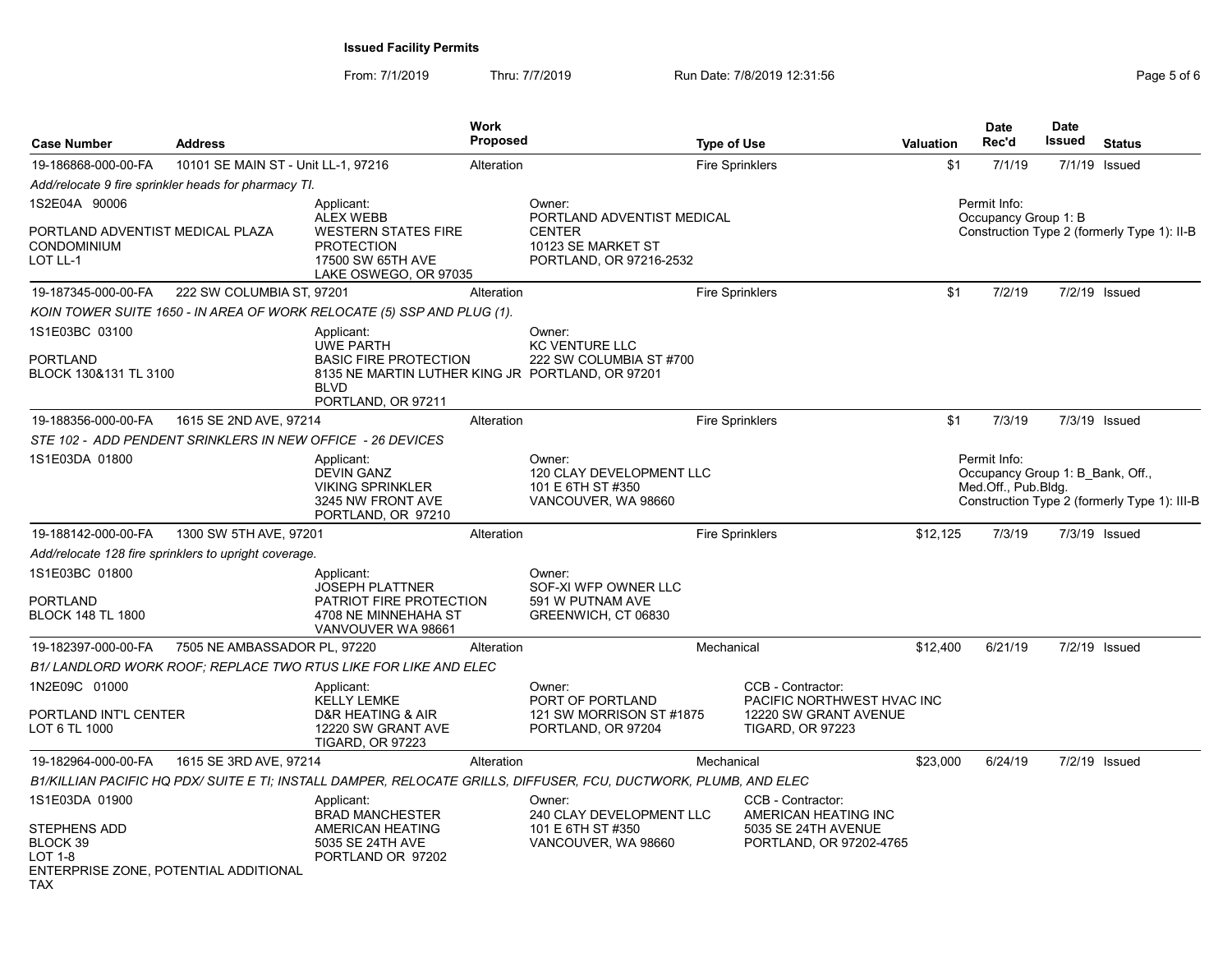| Case Number                                                              | <b>Address</b>                                                                                                                                                    | Work<br>Proposed                                                          | <b>Type of Use</b>                                                                                          | Date<br>Rec'd<br>Valuation | <b>Date</b><br>Issued<br>Status                                                                                                     |
|--------------------------------------------------------------------------|-------------------------------------------------------------------------------------------------------------------------------------------------------------------|---------------------------------------------------------------------------|-------------------------------------------------------------------------------------------------------------|----------------------------|-------------------------------------------------------------------------------------------------------------------------------------|
| 19-161876-000-00-FA                                                      | 6850 N LOMBARD ST, 97203                                                                                                                                          | Alteration                                                                | Mechanical                                                                                                  | \$52,800                   | 5/8/19<br>7/1/19 Issued                                                                                                             |
|                                                                          | B2/ FRED MEYER ROOF; REPLACE 15 ROOF TOP UNITS AND CURBS                                                                                                          |                                                                           |                                                                                                             |                            |                                                                                                                                     |
| 1N1E07B 00300                                                            | Applicant:<br>KASEY                                                                                                                                               | Owner:<br>FRED MEYER STORES INC                                           | CCB - Contractor:<br>POLAR REFRIGERATION INC                                                                | Permit Info:               | Occupancy Group 1: M                                                                                                                |
| HEPPNER ADD<br><b>BLOCK 1&amp;3&amp;4 TL 300</b>                         | POLAR REFRIGERATION<br>8819 NE 117TH AVE<br>VANCOUVER, WA 98662                                                                                                   | 1014 VINE ST 7TH FL<br>CINCINNATI, OH 45202-1141                          | PO BOX 821127<br>VANCOUVER, WA 98682                                                                        | $III-1HR$                  | Construction Type 2 (formerly Type 1):                                                                                              |
| 19-186138-000-00-FA                                                      | 7000 NE AIRPORT WAY, 97218                                                                                                                                        | Alteration                                                                | Mechanical                                                                                                  | \$126,792                  | 6/28/19<br>7/5/19 Issued                                                                                                            |
|                                                                          | F12/ PDX AIRPORT CCTV & WIFI IMPROVEMENTS CONCOURSE C & D; INSTALL DUCTWORK, GRILLES, DIFFUSERS, EXHAUST FANS, TERMINAL UNITS AND ELEC                            |                                                                           |                                                                                                             |                            |                                                                                                                                     |
| 1N2E08B 00400<br>SECTION 08 1N 2E<br>TL 400 7.39 ACRES                   | Applicant:<br><b>BILL JOHNSON</b><br>STREIMER SHEET METAL<br>740 N KNOTT ST                                                                                       | Owner:<br>PORT OF PORTLAND<br>PO BOX 3529<br>PORTLAND, OR 97208-3529      | CCB - Contractor:<br>STREIMER SHEET METAL WORKS Occupancy Group 1: A-3<br>INC.<br>740 N KNOTT ST            | Permit Info:               | Construction Type 2 (formerly Type 1): I-A                                                                                          |
| SEE SUB ACCOUNTS                                                         | PORTLAND OR 97227                                                                                                                                                 |                                                                           | PORTLAND, OR 97227                                                                                          |                            |                                                                                                                                     |
| 19-185433-000-00-FA                                                      | 17882 NE AIRPORT WAY, 97230                                                                                                                                       | Alteration                                                                | Mechanical                                                                                                  | \$30,000                   | 6/27/19<br>7/2/19 Under Inspection                                                                                                  |
|                                                                          | B1/ ACCESS CORP SUITE 150 TI; INSTALL RTUs, EXHAUST FANS, GAS PIPING, DUCTWORK, AND ELEC                                                                          |                                                                           |                                                                                                             |                            |                                                                                                                                     |
| 1N3E19D 00101<br>PARTITION PLAT 2016-84<br>OT <sub>1</sub><br><b>MPS</b> | Applicant:<br>JEREMY HUNT<br><b>EXCEL HVAC INC</b><br>PO BOX 1188<br>LAND ONLY SEE R681468 (R649673331) FOR CANBY OR 97013                                        | Owner:<br>15350 SW SEQUOIA PKWY #300 PO BOX 1188<br>TIGARD, OR 97224-7175 | CCB - Contractor:<br>PACIFIC REALTY ASSOCIATES LP EXCEL HVAC INC<br>CANBY, OR 97013                         |                            |                                                                                                                                     |
| 19-186569-000-00-FA                                                      | 10625 SW 35TH AVE, 97219                                                                                                                                          | Alteration                                                                | Plumbing                                                                                                    |                            | 7/1/19<br>7/3/19 Issued                                                                                                             |
|                                                                          | F32/ JACKSON MIDDLE SCHOOL TI; EXTERIOR ADA PARKING LOT, UNLOAD AREA, WALKWAY, CATCH BASIN, REROOF PHASE 1 & 2 AREAS, LADDERS, PARAPETS, REMOVE CHIMNEY, ROOF HAT |                                                                           |                                                                                                             |                            |                                                                                                                                     |
| 1S1E29C 00100                                                            |                                                                                                                                                                   | Owner:                                                                    | CCB - Contractor:                                                                                           |                            |                                                                                                                                     |
| SECTION 29 1S 1E<br>TL 100 36.43 ACRES                                   |                                                                                                                                                                   | SCHOOL DISTRICT NO 1<br>PO BOX 3107<br>PORTLAND, OR 97208-3107            | <b>TAMARA ZMUDA</b><br>NORTHWEST CENTRAL<br>PLUMBING CO INC<br>2870 SE 75TH AVE #206<br>HILLSBORO, OR 97123 |                            |                                                                                                                                     |
|                                                                          | 19-187799-000-00-FA 2175 NW RALEIGH ST, 97210                                                                                                                     | Alteration                                                                | Plumbing                                                                                                    |                            | 7/2/19  7/2/19  Final                                                                                                               |
|                                                                          | F20/ NORTH HIGHLAND TI SUITE 370; NEW WALLS TO CREATE CONFERENCE ROOMS, OFFICES, IT CLOSET, MOMS ROOM, PHONE ROOMS, BREAK ROOM, CEILING, FLOORING, FINISHES, PLUM |                                                                           |                                                                                                             |                            |                                                                                                                                     |
| 1N1E28CD 02700                                                           | Applicant:                                                                                                                                                        | Owner:                                                                    | CCB - Contractor:                                                                                           | Permit Info:               |                                                                                                                                     |
| <b>COUCHS ADD</b><br>BLOCK 295<br>INC PT VAC ST LOT 11-18                | Dino Ignacio<br>Caliber Plumbing & Mechanical Inc.<br>6036 N Cutter Cir STE 360<br>Portland OR 97217                                                              | LELAND JAMES OWNER LLC<br>744 COWPER ST<br>PALO ALTO, CA 94301            | <b>CALIBER PLUMBING 8</b><br>MECHANICAL INC<br>PORTLAND, OR 97217                                           |                            | Occupancy Group 1: B_Bank, Off.,<br>Med.Off., Pub.Blda.<br>6036 N CUTTER CIRCLE STE 360 Construction Type 2 (formerly Type 1): II-B |
| Total # of FA Alteration permits issued: 35                              |                                                                                                                                                                   |                                                                           |                                                                                                             |                            | Total valuation of FA Alteration permits issued: \$3,630,744                                                                        |
|                                                                          |                                                                                                                                                                   |                                                                           |                                                                                                             |                            |                                                                                                                                     |
| Total # of Facility Permits issued: 35                                   |                                                                                                                                                                   |                                                                           |                                                                                                             |                            | Total valuation of Facility Permits issued: \$3,630,744                                                                             |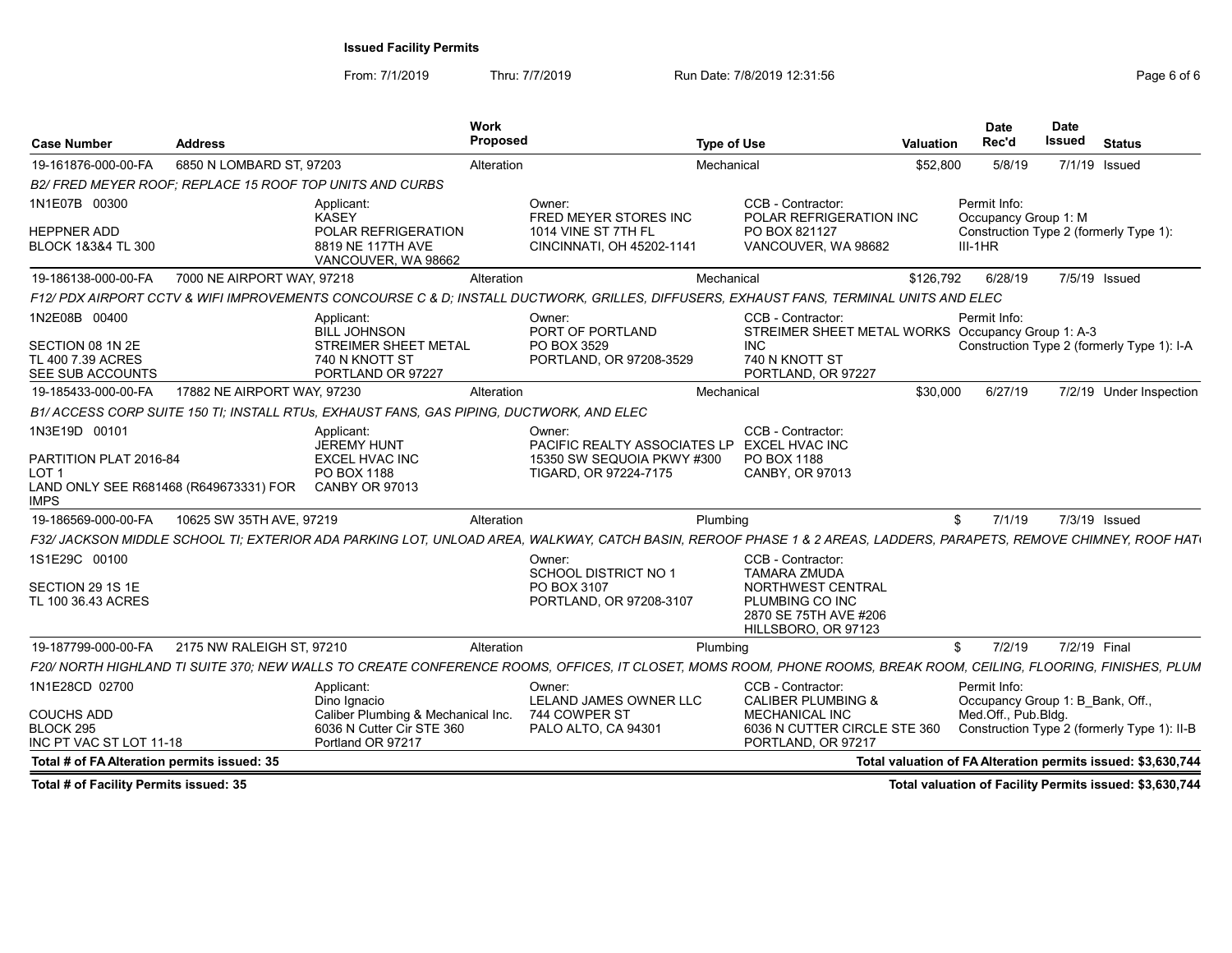# Issued Major Project Groups Permits

From: 7/1/2019 Thru: 7/7/2019 Run Date: 7/8/2019 12:31:56

| Page 1 of 1 |  |  |
|-------------|--|--|
|             |  |  |

| <b>Address</b><br><b>Case Number</b>              |                 | <b>Work</b><br><b>Proposed</b>                                                                                      | <b>Type of Use</b>                                                             |          | <b>Valuation</b>                                                                                                                 | <b>Date</b><br>Rec'd | Date<br>Issued | Status |                                                          |
|---------------------------------------------------|-----------------|---------------------------------------------------------------------------------------------------------------------|--------------------------------------------------------------------------------|----------|----------------------------------------------------------------------------------------------------------------------------------|----------------------|----------------|--------|----------------------------------------------------------|
| 1200 SW 1ST AVE<br>16-278764-DFS-94-MG            |                 |                                                                                                                     | Addition                                                                       |          |                                                                                                                                  | \$5,000              | 7/1/19         |        | $7/1/19$ Issued                                          |
| DFS 94-basement security rack seismic             |                 |                                                                                                                     |                                                                                |          |                                                                                                                                  |                      |                |        |                                                          |
| 1S1E03BD 03500                                    |                 | Applicant:<br><b>JEFF GARDNER</b><br><b>HOFFMAN CONSTRUCTION</b><br>STE 200<br>805 SW BROADWAY<br>PORTLAND OR 97205 | Owner:<br><b>MULTNOMAH COUNTY</b><br>401 N DIXON ST<br>PORTLAND, OR 97227-1865 |          | CCB - Contractor:<br><b>HOFFMAN CONSTRUCTION</b><br><b>COMPANY OF OREGON</b><br>805 SW BROADWAY SUITE 2100<br>PORTLAND, OR 97205 |                      |                |        |                                                          |
| 16-278764-DFS-66-MG                               | 1200 SW 1ST AVE | Addition                                                                                                            |                                                                                | Assembly |                                                                                                                                  | \$250,000            | 7/1/19         |        | $7/1/19$ Issued                                          |
| DFS 66-wood ceiling systems                       |                 |                                                                                                                     |                                                                                |          |                                                                                                                                  |                      |                |        |                                                          |
| 1S1E03BD 03500                                    |                 | Applicant:<br><b>JEFF GARDNER</b><br><b>HOFFMAN CONSTRUCTION</b><br>805 SW BROADWAY<br>STE 200<br>PORTLAND OR 97205 | Owner:<br>MULTNOMAH COUNTY<br>401 N DIXON ST<br>PORTLAND, OR 97227-1865        |          | CCB - Contractor:<br><b>HOFFMAN CONSTRUCTION</b><br>COMPANY OF OREGON<br>805 SW BROADWAY SUITE 2100<br>PORTLAND, OR 97205        |                      |                |        |                                                          |
| Total # of MG Addition permits issued: 2          |                 |                                                                                                                     |                                                                                |          |                                                                                                                                  |                      |                |        | Total valuation of MG Addition permits issued: \$255,000 |
| Total # of Major Project Groups Permits issued: 2 |                 |                                                                                                                     |                                                                                |          | Total valuation of Major Project Groups Permits issued: \$255,000                                                                |                      |                |        |                                                          |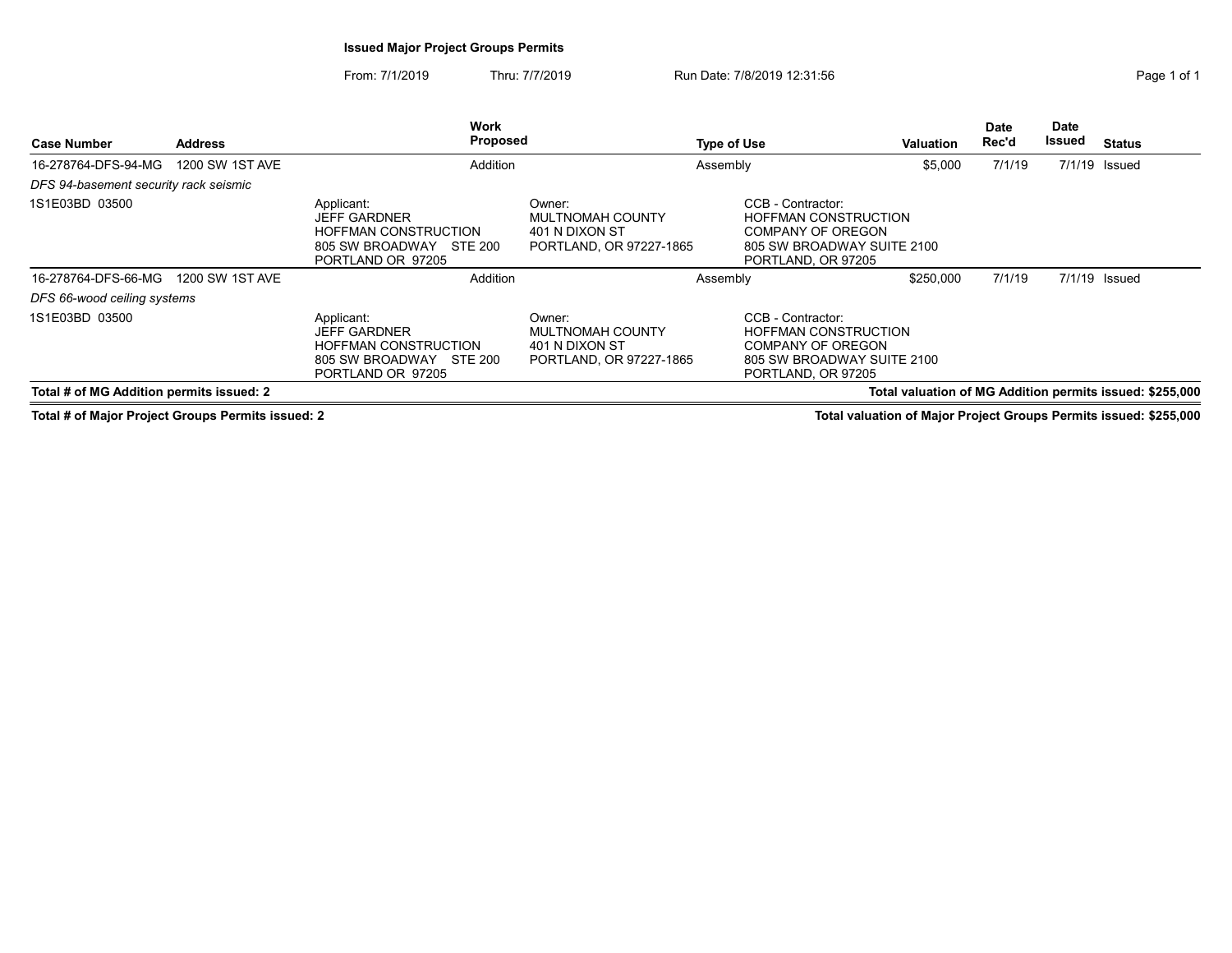#### Issued Manufactured Home on Indiv. Lot Permits

From: 7/1/2019 Thru: 7/7/2019 Run Date: 7/8/2019 12:31:56 From: 7/1/2019 12:31:56

| <b>Address</b><br><b>Case Number</b>                                                                                                        |                                                                                                                     | Work<br><b>Proposed</b>                                                       | <b>Type of Use</b>                                                                                                                                   | Valuation                                                                                              | Date<br>Rec'd      | <b>Date</b><br>Issued                                          | <b>Status</b> |                                                                                                                                |
|---------------------------------------------------------------------------------------------------------------------------------------------|---------------------------------------------------------------------------------------------------------------------|-------------------------------------------------------------------------------|------------------------------------------------------------------------------------------------------------------------------------------------------|--------------------------------------------------------------------------------------------------------|--------------------|----------------------------------------------------------------|---------------|--------------------------------------------------------------------------------------------------------------------------------|
| 19-173671-000-00-MI                                                                                                                         | 18020 NW JOHNSON RD, 97231                                                                                          |                                                                               | <b>New Construction</b><br>NEW MANUFACTURED HOME/1-STORY/NO GARAGE****ELECTRICAL, MECHANICAL, AND PLUMBING PERMITS TO BE OBTAINED SEPARATELY****     | Single Family Dwelling                                                                                 | \$37,032<br>6/4/19 |                                                                |               | 7/3/19 Under Inspection                                                                                                        |
| 2N2W15 01400<br>SECTION 15 2N 2W<br>TL 1400 40.06 ACRES<br>SEE R560974 (R972150111) FOR BALANCE OF<br><b>VALUE &amp; FIRE PATROL ASSMNT</b> |                                                                                                                     | Applicant:<br>RONDA DURKEE<br><b>RG CONSTRUCTION &amp;</b><br>ASSOCIATES, LLC | Owner:<br><b>STEVEN HENNIG</b><br>18020 NW JOHNSON RD<br>PORTLAND, OR 97231<br>Owner:<br>ROXANNA RATTAY<br>18020 NW JOHNSON RD<br>PORTLAND, OR 97231 | CCB - Contractor:<br><b>RG CONSTRUCTION &amp;</b><br>ASSOCIATES LLC<br>PO BOX 630<br>LEBANON, OR 97355 |                    | Permit Info:<br>One and Two Family<br>Construction Type 1: V-B |               | Occupancy Group 1 - RS: R-3 Residential<br>Construction Type 2 (formerly Type 1):<br>Total Square Footage - Display Only: 1512 |
|                                                                                                                                             | Total valuation of MI New Construction permits issued: \$37,032<br>Total # of MI New Construction permits issued: 1 |                                                                               |                                                                                                                                                      |                                                                                                        |                    |                                                                |               |                                                                                                                                |

Total # of Manufactured Home on Indiv. Lot Permits issued: 1 Total valuation of Manufactured Home on Indiv. Lot Permits issued: \$37,032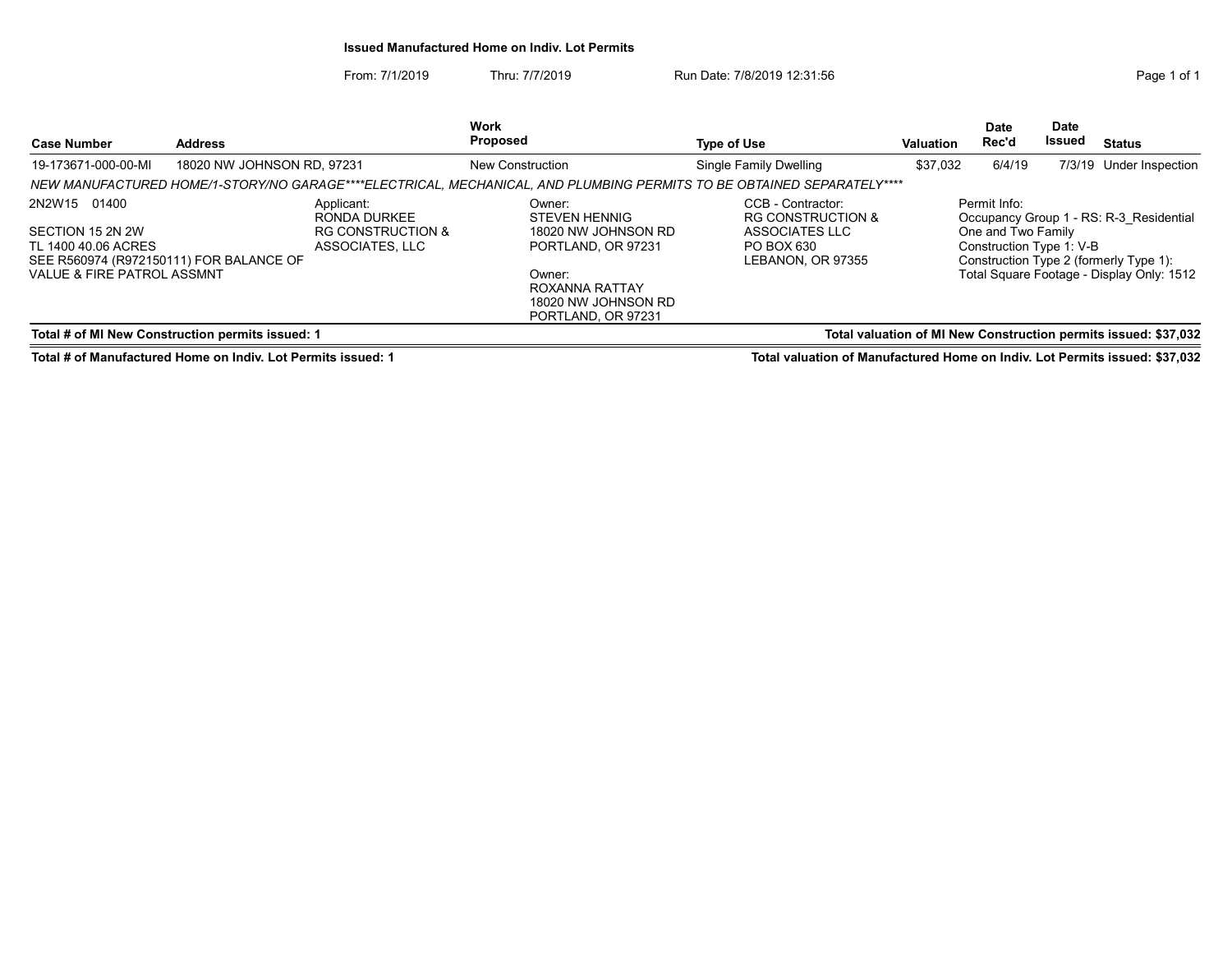#### Issued Manufactured Home in Park Permits

From: 7/1/2019 Thru: 7/7/2019 Run Date: 7/8/2019 12:31:56 From: 7/1/2019 Page 1 of 1

| <b>Case Number</b>                                                                                                                                                        | <b>Address</b> |                                                                                                            | <b>Work</b><br><b>Proposed</b> |                                                                                                                                                    | Type of Use |                                                                                            | <b>Valuation</b> | Date<br>Rec'd                                                  | <b>Date</b><br>Issued | <b>Status</b>                                                                                                                 |
|---------------------------------------------------------------------------------------------------------------------------------------------------------------------------|----------------|------------------------------------------------------------------------------------------------------------|--------------------------------|----------------------------------------------------------------------------------------------------------------------------------------------------|-------------|--------------------------------------------------------------------------------------------|------------------|----------------------------------------------------------------|-----------------------|-------------------------------------------------------------------------------------------------------------------------------|
| 19-144995-REV-01-MP                                                                                                                                                       |                | 4556 NE KILLINGSWORTH ST - Unit 07, 97218                                                                  | Replacement                    |                                                                                                                                                    |             | Single Family Dwelling                                                                     | \$14.107         | 7/2/19                                                         |                       | 7/2/19 Issued                                                                                                                 |
| REVISION TO RELOCATE 19-144995 MP TO SITE 6 INSTEAD OF SITE 7                                                                                                             |                |                                                                                                            |                                |                                                                                                                                                    |             |                                                                                            |                  |                                                                |                       |                                                                                                                               |
| 1N2E19BB 01500<br><b>JORBADE</b><br>BLOCK 2<br>E 1/2 OF LOT 6 EXC PT IN ST<br>LOT 7 EXC E 87' OF N 110' & EXC PT IN ST.<br>LOT 10 EXC S 100', POTENTIAL ADDITIONAL<br>TAX |                | Applicant:<br>RICHARD ADAMS<br><b>FASTER PERMITS</b><br>2000 SW 1ST AVENUE SUITE 420<br>PORTLAND, OR 97201 |                                | Owner:<br>ST VINCENT DE PAUL SOCIETY<br>PO BOX 24608<br>EUGENE, OR 97402<br>Owner:<br>ST VINCENT DE PAUL SOCIETY<br>OF LANE CO INC<br>PO BOX 24608 |             | CCB - Contractor:<br>BENT LEVEL CONSTRUCTION INC<br>31803 S WRIGHT RD<br>MOLALLA, OR 97038 |                  | Permit Info:<br>One and Two Family<br>Construction Type 1: V-B |                       | Occupancy Group 1 - RS: R-3 Residential<br>Construction Type 2 (formerly Type 1):<br>Total Square Footage - Display Only: 576 |
| Total # of MP Replacement permits issued: 1                                                                                                                               |                |                                                                                                            |                                | <b>EUGENE, OR 97402</b>                                                                                                                            |             |                                                                                            |                  |                                                                |                       | Total valuation of MP Replacement permits issued: \$14,107                                                                    |

Total # of Manufactured Home in Park Permits issued: 1 Total valuation of Manufactured Home in Park Permits issued: \$14,107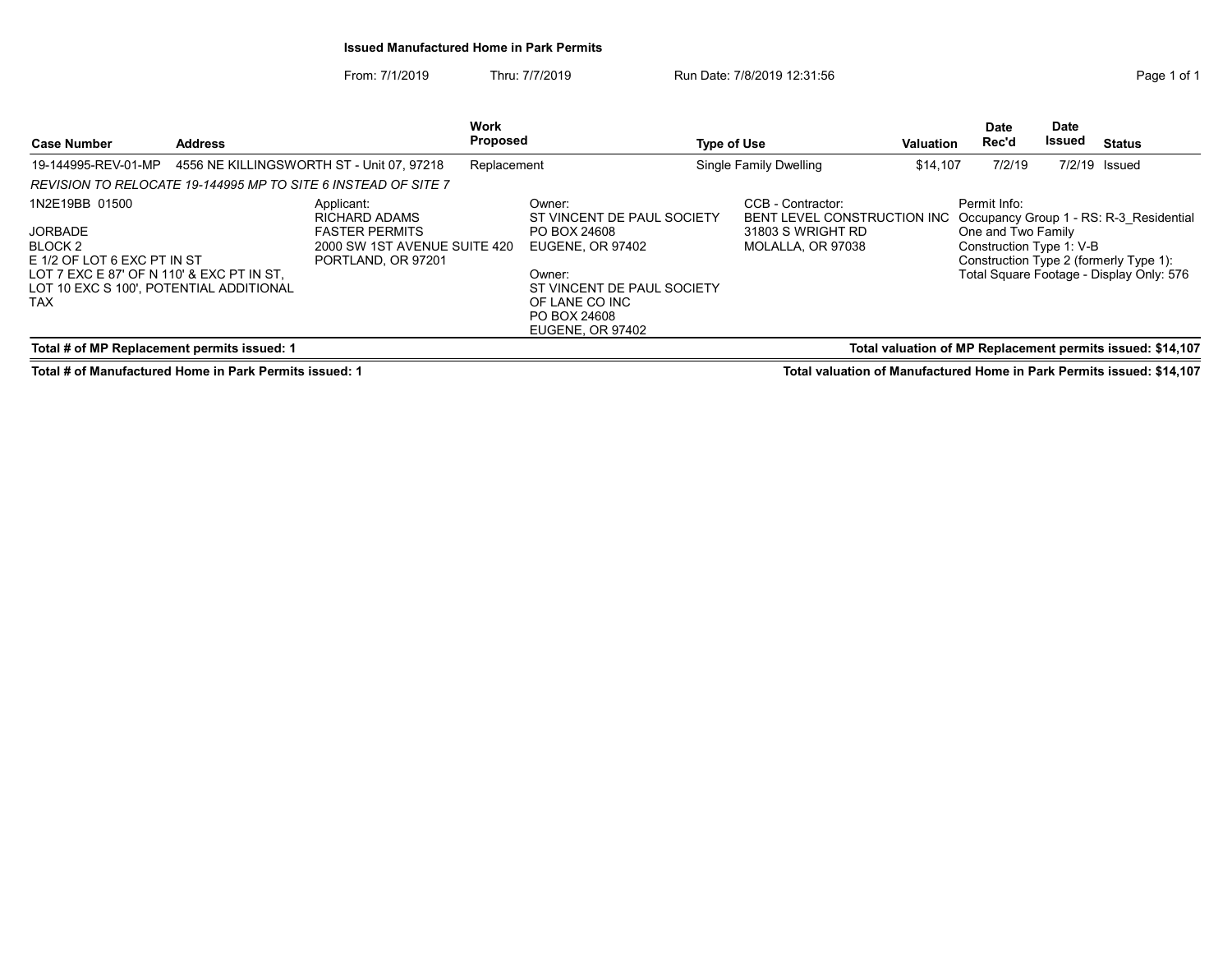### Issued Site Development Permits

From: 7/1/2019 Thru: 7/7/2019 Run Date: 7/8/2019 12:31:56 From: 7/1/2019 Page 1 of 1

|                                    |                                                                            | <b>Work</b>                                                      |                                                                                     |           | Date   | <b>Date</b> |                 |
|------------------------------------|----------------------------------------------------------------------------|------------------------------------------------------------------|-------------------------------------------------------------------------------------|-----------|--------|-------------|-----------------|
| <b>Case Number</b>                 | <b>Address</b>                                                             | <b>Proposed</b>                                                  | Type of Use                                                                         | Valuation | Rec'd  | Issued      | <b>Status</b>   |
| 18-154641-REV-03-SD                | 7661 SE ALDER ST. 97215                                                    | Multiple Dwellings/Single Lot Improvem Existing Residential Site |                                                                                     |           | 7/3/19 |             | $7/3/19$ Issued |
| REVISION TO EXTERIOR LIGHTING PLAN |                                                                            |                                                                  |                                                                                     |           |        |             |                 |
| 1S2E05AA 17000                     | Applicant:<br><b>JILL CROPP</b>                                            | Owner:<br>MONTAVILLA COURT LLC                                   | CCB - Contractor:<br>ETRUSCAN VENTURES LLC                                          |           |        |             |                 |
| KINZEL PK                          | STUDIO CROPP                                                               | 6307 SE 34TH AVE                                                 | 9999 SW WILSHIRE 208                                                                |           |        |             |                 |
| BLOCK 2                            | 3725 SE HARRISON ST                                                        | PORTLAND, OR 97202                                               | PORTLAND, OR 97225                                                                  |           |        |             |                 |
| LOT 15&16                          | PORTLAND, OR 97214-5845                                                    |                                                                  |                                                                                     |           |        |             |                 |
|                                    | Total # of SD Multiple Dwellings/Single Lot Improvements permits issued: 1 |                                                                  | Total valuation of SD Multiple Dwellings/Single Lot Improvements permits issued: \$ |           |        |             |                 |

Total # of Site Development Permits issued: 1 Total valuation of Site Development Permits issued: \$